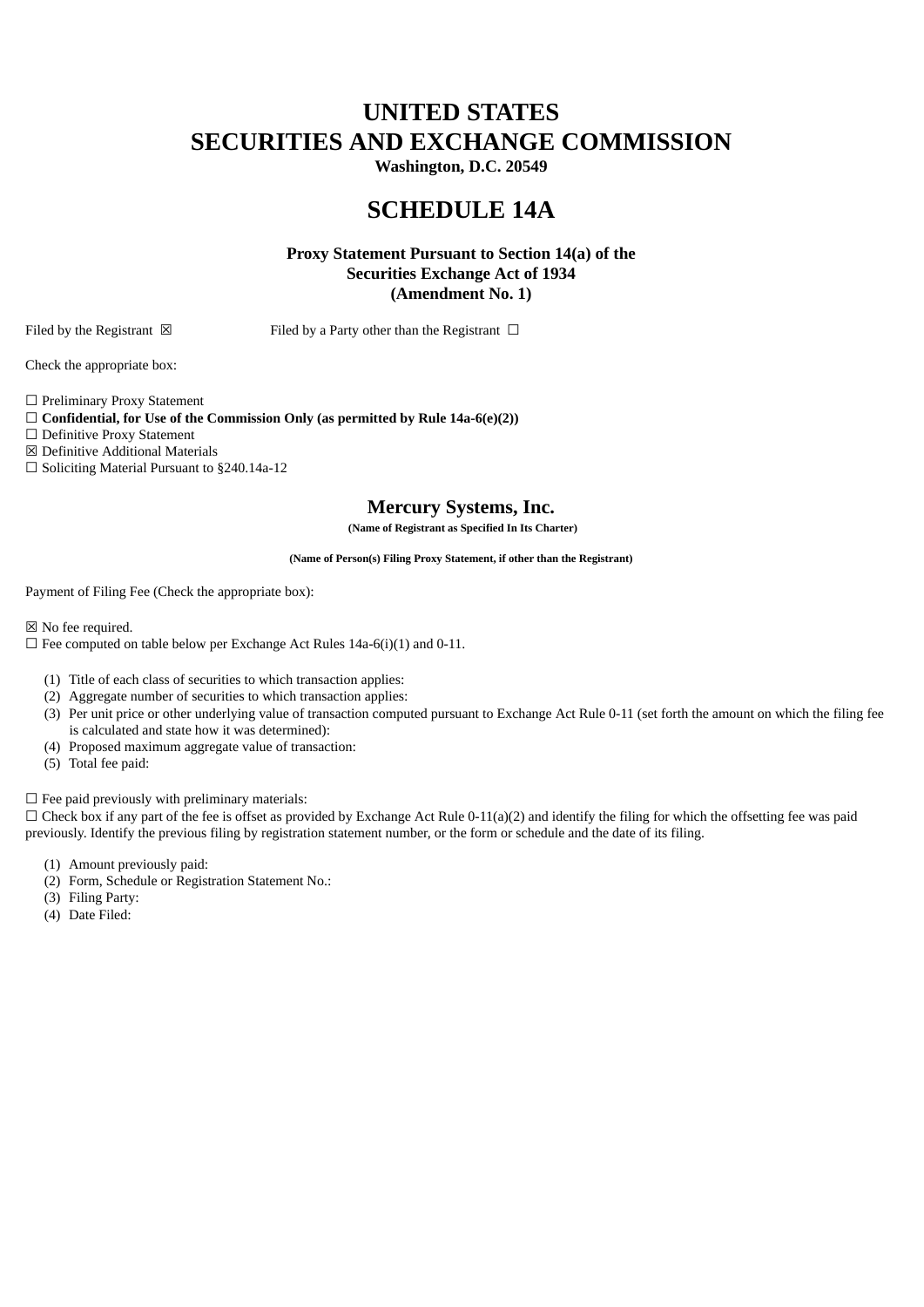#### **EXPLANATORY NOTE**

On September 9, 2021, Mercury Systems, Inc. (the "Company") filed a definitive proxy statement (the "Proxy Statement") with the Securities and Exchange Commission ("SEC") in connection with the solicitation of proxies for use at the Company's 2021 Annual Meeting of Shareholders (the "Annual Meeting"), to be held on October 27, 2021 at 10:00 a.m. Eastern Time.

This amendment is being filed with the SEC by the Company to reflect the following changes to the Proxy Statement:

- an update to the table on page 26 of non-employee director compensation to adjust the grant date fair value of restricted share awards;
- an update to the table on page 31 of the percentage of shares held by the Company's greater than 5% holders based on shares outstanding as of the record date;
- an update to footnotes (4), (8), and (16) on page 32 reflecting changes between shares owned directly and restricted shares subject to vesting, with no changes to the total shares beneficially owned; and
- an update to the table on page 57 of shares vested during fiscal 2021.

This amendment does not otherwise modify or update any other disclosures presented in the Proxy Statement.

#### **Amendment to Proxy Statement**

The Proxy Statement is hereby amended as follows:

The table included under the caption "Non-Employee Director Compensation - Fiscal 2021" on page 26 of the Proxy Statement is hereby replaced in its entirety with the following:

#### **Non-Employee Director Compensation—Fiscal 2021**

| Name                        | <b>Fees Earned</b> | <b>Restricted Stock</b><br>Awards $(\text{\$})(1)$ | <b>Total</b> |
|-----------------------------|--------------------|----------------------------------------------------|--------------|
| James K. Bass               | 60,000             | 137,553 \$<br>-S                                   | 197,553      |
| Orlando P. Carvalho         | 60,000             | 137,553                                            | 197,553      |
| Michael A. Daniels          | 82,000             | 137,553                                            | 219,553      |
| Lisa S. Disbrow             | 72,000             | 137,553                                            | 209,553      |
| <b>Mary Louise Krakauer</b> | 75,000             | 137,553                                            | 212,553      |
| Barry R. Nearhos            | 78,750             | 137,553                                            | 216,303      |
| William K. O'Brien          | 72,500             | 137,553                                            | 210,053      |
| Vincent Vitto               | 117,000            | 137,553                                            | 254,553      |

(1) This column represents the grant date fair value of restricted stock awards for fiscal 2021 in accordance with FASB ASC Topic 718. The grant date fair value of the restricted stock awards granted to non-employee directors in fiscal 2021 has been calculated by multiplying the number of shares granted by the closing price of our common stock as reported on the Nasdaq Global Select Market on the date of grant.

The section included under the caption "Who owns more than 5% of our stock?" on page 31 of the Proxy Statement is hereby replaced in its entirety with the following:

#### **Who owns more than 5% of our stock?**

On August 25, 2021, there we 56,910,323 shares of our common stock outstanding. On that date, to our knowledge, there were three shareholders who owned beneficially more than 5% of our common stock. The table below contains information, as of the dates noted below, regarding the beneficial ownership of these persons or entities. The "Percent of Class" was calculated using the number of shares of our common stock outstanding as of August 25, 2021. Unless otherwise indicated, we believe that each of the persons or entities listed below has sole voting and investment power with respect to all of the shares